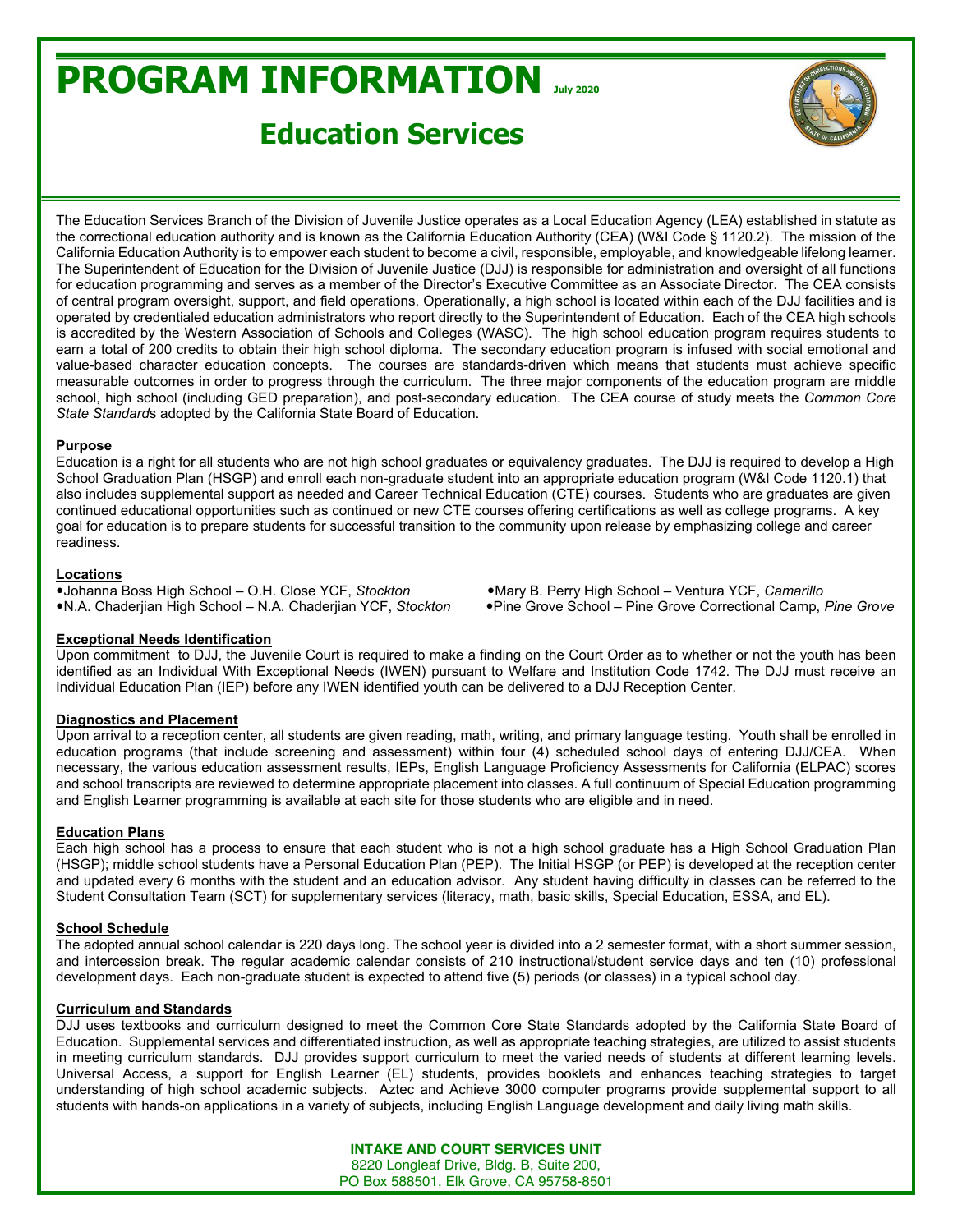# **PROGRAM INFORMATION July <sup>2020</sup>**

# **Education Services**



#### **Student/Teacher Ratio and Class Size**

In regular education classes, there is a maximum of 18 students allowed to be enrolled per teacher per class period. We are currently averaging a class size of 10-12 students per teacher.

#### **Graduation Rates**

See the CA Department of Education website for individual graduation rates at each school site.

#### **Staffing**

DJJ teachers must maintain a single-subject or multiple-subject teaching credential approved through the California Commission on Teacher Credentialing. Career Technical Education instructors and Special Education faculty must also meet state credentialing requirements.

#### **Assessments**

Students attending DJJ schools are given the same standardized assessments as students in public schools. Currently California requires that the Physical Fitness Test (PFT) and the English Language Proficiency Assessments for California (ELPAC) tests are administered according to state requirements. The Smarter Balanced Assessment for eighth (8<sup>th</sup>) and eleventh (11<sup>th</sup>) graders is given as well. In addition to these assessments, CEA has adopted the Test of Adult Basic Education (TABE) and the San Diego Quick Assessment of Reading Ability as additional tools to help measure student literacy and math levels. For those students lacking sufficient confinement time to earn a diploma, CEA schools offer the GED for those students who qualify.

#### **Course Requirements**

Students must earn 200 credits in required subjects to earn a high school diploma:

| English                                                             | 30 | Natural Sciences/ Biology, Earth Science | 20 |
|---------------------------------------------------------------------|----|------------------------------------------|----|
| Math                                                                | 20 | Fine Arts or Foreign Language            | 10 |
| Social Science/ US History, World History,<br>Economics, Government | 30 | Character Education*                     | 10 |
| <b>Physical Education</b>                                           | 20 | Flectives*                               | 45 |
| Health                                                              | 5  | <b>CTF</b>                               | 10 |

\* Character Education courses offered: Characteristic Leadership, Transition Orientation and Transition to Success.

\* Classes in Career Technical Education (CTE) Industry Sectors (and their Pathways) are offered at sites and taught by teachers who are appropriately credentialed. They include Agriculture and Natural Resources (Ornamental Horticulture and Animal Science); Hospitality, Tourism and Recreation (Food Service and Hospitality); Marketing, Sales, and Services (Entrepreneurship and Self-Employment); Arts, Media, and Entertainment (Visual/Commercial Arts and Film/Video Production) and are available to graduates as well as undergraduates. Courses in Computers are offered as well. Students can earn external certifications in the Adobe Creative Cloud and Microsoft Office suites, ServeSafe Food Safety, Small Business Association, and Forklift Safety.

#### **Special Education Services**

Special Education students will receive Designated Instructional Services (DIS), such as counseling, speech, language, hearing, or other educational resources as required through their IEP. Students may receive counseling services by a school psychologist in an individual or small group setting according to their individual need. The CEA utilizes the Specialized Academic Instruction model to deliver instructional services that are designated on students' IEPs. Special Education Providers assist students in their regular education classrooms.

#### **English Learner Services**

English Learner students receive English Learner (EL) services based on the results from the English Language Proficiency Assessments for California (ELPAC) tests and the Home Language Survey (HLS). Other factors that determine language development placement include teacher input, parent/student input, and literacy placement scores. The Language Assessment Team (LAT) determines the best placement to meet the individual needs of the student. EL services include the Designated English Learner and Integrated English Learner models in addition to Specially Designed Academic Instruction in English (SDAIE) strategies.

> **INTAKE AND COURT SERVICES UNIT** 8220 Longleaf Drive, Bldg. B, Suite 200, PO Box 588501, Elk Grove, CA 95758-8501